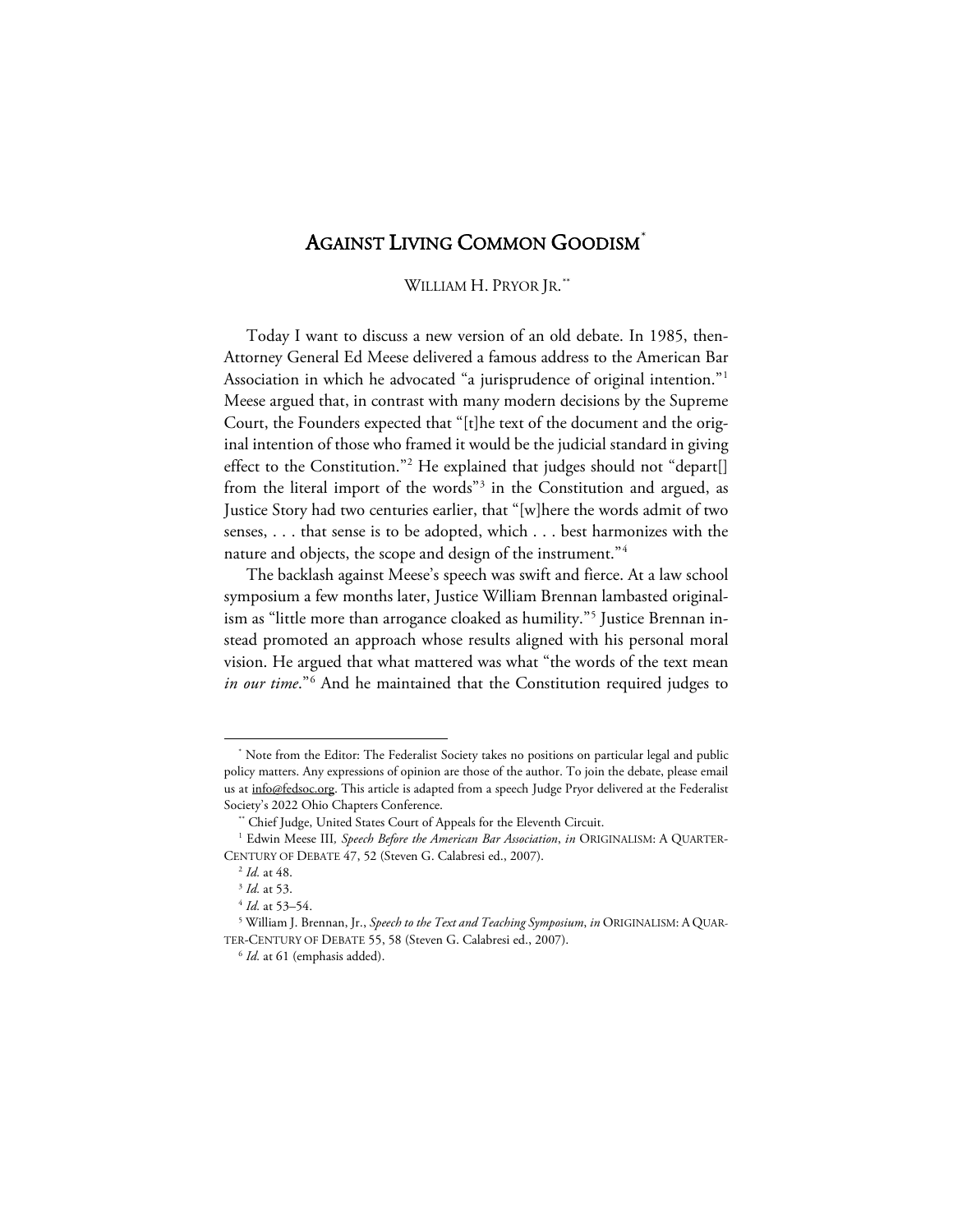"striv[e] toward th[e] goal" of "human dignity."[7](#page-1-0) Of course, it was not the *Founders'* conception of human dignity that Justice Brennan sought to advance. Justice Brennan made clear that it was a *particular* vision of human dignity that the Constitution should guarantee. For example, he argued that capital punishment was a violation of human dignity—and so unconstitutional—even though he acknowledged that most of his colleagues and most Americans disagreed.[8](#page-1-1) I will let you decide, as between Justice Brennan's methodology and the methodology he condemned, which of the two is better described as "arrogance cloaked as humility.["9](#page-1-2)

After the debate between Attorney General Meese and Justice Brennan, the proponents of originalism multiplied in politics, the bar, the academy, and the bench, thanks in no small part to the Federalist Society. Justice Antonin Scalia became the leading evangelist for originalism, and Justice Clarence Thomas became its leading practitioner. Four decades later, originalism has been restored as the primary interpretive philosophy of the judiciary. Today, most of the Justices of the Supreme Court are originalists—they maintain that the text of the Constitution has a fixed meaning, that the Constitution means now what it originally meant, and that the original meaning is binding on them as judges. And as the Justices have become less inclined toward living constitutionalism, so too has the Court's jurisprudence.

Consider the recent decision in *Bucklew v. Precythe*, [10](#page-1-3) in which the Court stated that the Constitution "allows capital punishment" because of its origi-nal meaning.<sup>[11](#page-1-4)</sup> As the Court explained, that fact "mean[s] that the judiciary bears no license to end a debate reserved for the people and their representatives."[12](#page-1-5) And contrary to Justice Brennan's view, this Court acknowledges that a judge is powerless under our Constitution to abolish capital punishment even if he or she sincerely believes that capital punishment is against human dignity, the natural law, or the common good. Tellingly, the *Bucklew* Court ignored the formulation of the Warren Court that the Eighth

<sup>10</sup> 139 S. Ct. 1112 (2019).

<sup>7</sup> *Id.* at 67.

<span id="page-1-0"></span><sup>8</sup> *Id.* at 68–69.

<span id="page-1-4"></span><span id="page-1-3"></span><span id="page-1-2"></span><span id="page-1-1"></span><sup>9</sup> *Id.* at 58.

<sup>11</sup> *See id.* at 1122–23.

<span id="page-1-5"></span><sup>12</sup> *Id.* at 1123.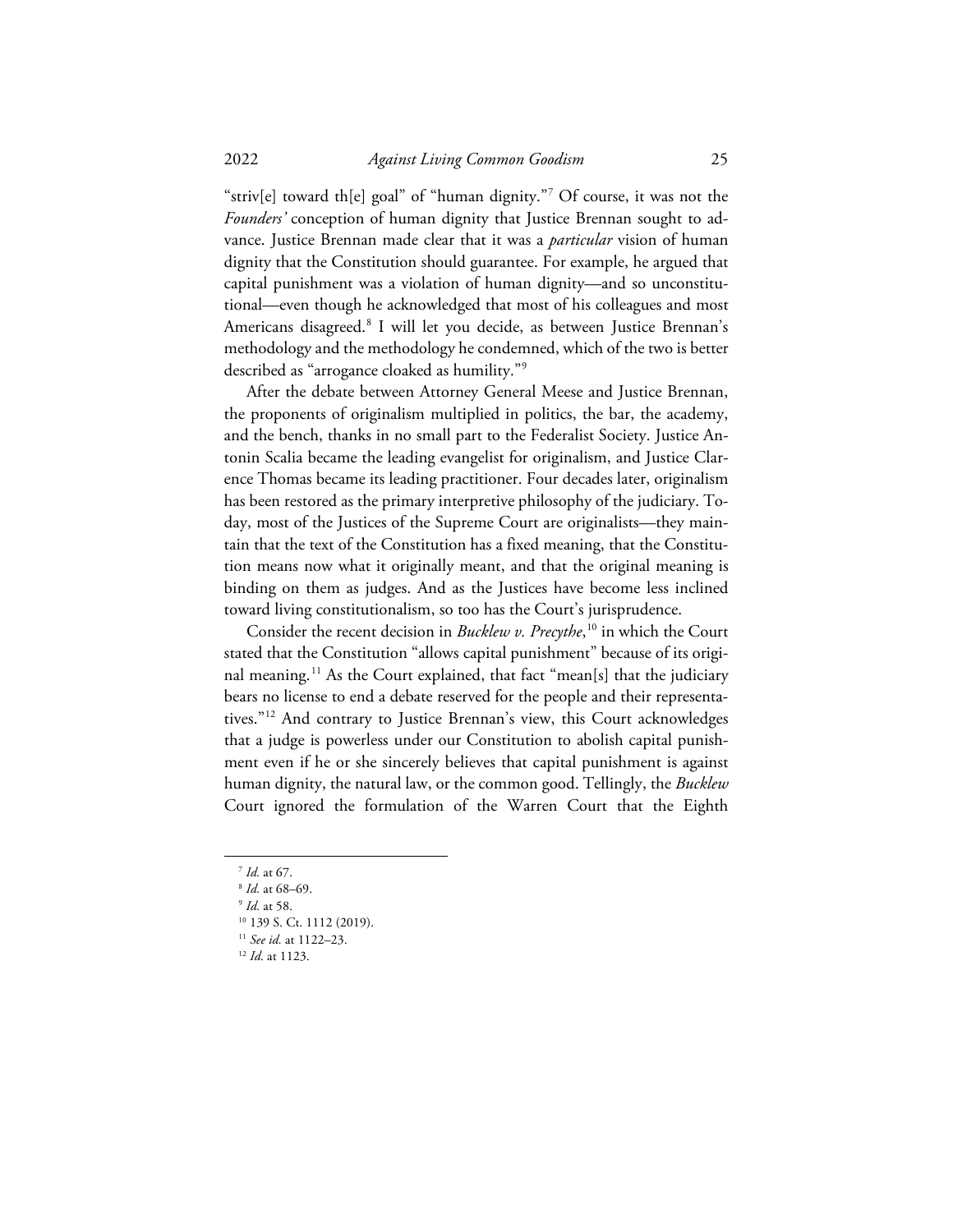Amendment "must draw its meaning from the evolving standards of decency that mark the progress of a maturing society."[13](#page-2-0)

Despite that achievement, a few individuals on the right side of the polit-ical spectrum have recently condemned the current practice of originalism.<sup>[14](#page-2-1)</sup> Some advocate for a new kind of originalism—so-called "common-good originalism"—that they say is "rooted in the teleology and *ratio legis* of" the Constitution<sup>[15](#page-2-2)</sup> and that would allegedly secure conservative ends. Last year, in the Joseph Story Lecture at the Heritage Foundation, I explained the prob-lems with this view,<sup>[16](#page-2-3)</sup> and I will not rehearse them again here.

I want instead to address a kind of results-oriented jurisprudence that is indistinguishable in everything but name from Justice Brennan's living constitutionalism: Harvard Law Professor Adrian Vermeule's so-called commongood constitutionalism—a variant of what I call living common goodism. Vermeule's approach, in his words, "take[s] as its starting point substantive moral principles that conduce to the common good, principles that [judges] . . . should *read into* the majestic generalities and ambiguities of the written Constitution."[17](#page-2-4) Replace "common good" with "human dignity" and Vermeule's living common goodism sounds a lot like Brennan's living constitutionalism. Indeed, the difference between Brennan's living constitutionalism and Vermeule's living common goodism consists mainly in their differing substantive moral beliefs; in practice, the methodologies are the same.

Although I disagree with Vermeule's view, it would be a mistake to dismiss it out of hand. To be sure, there is little evidence that many judges or lawyers have been persuaded by Vermeule but his view is being taken seriously by at least some law students. And because the history of the Federalist Society proves that minority views can become prevailing ones, we should take seriously even mistaken views like living common goodism. So I want to explain why Vermeule's view is mistaken.

The Constitution does not give judges the power to "read into" the text of the Constitution "substantive moral principles that conduce to the

<sup>13</sup> Trop v. Dulles, 356 U.S. 86, 101 (1958) (plurality opinion).

<span id="page-2-1"></span><span id="page-2-0"></span><sup>14</sup> *E.g.*, Hadley Arkes et al., *A Better Originalism*, THE AMERICAN MIND (Mar. 18, 2021), https://americanmind.org/features/a-new-conservatism-must-emerge/a-better-originalism/.

<span id="page-2-2"></span><sup>15</sup> Josh Hammer, *Common Good Originalism: Our Tradition and Our Path Forward*, 44 HARV. J.L. & PUB. POL'Y 917, 942 (2021).

<span id="page-2-3"></span><sup>16</sup> *See* William Pryor Jr., *Politics and the Rule of Law*, HERITAGE FOUNDATION (Oct. 20, 2021), https://www.heritage.org/the-constitution/lecture/politics-and-the-rule-law. 17 Adrian Vermeule, *Beyond Originalism*, THE ATLANTIC (Mar. 31, 2020), https://www.theat-

<span id="page-2-4"></span>lantic.com/ideas/archive/2020/03/common-good-constitutionalism/609037/ (emphasis added).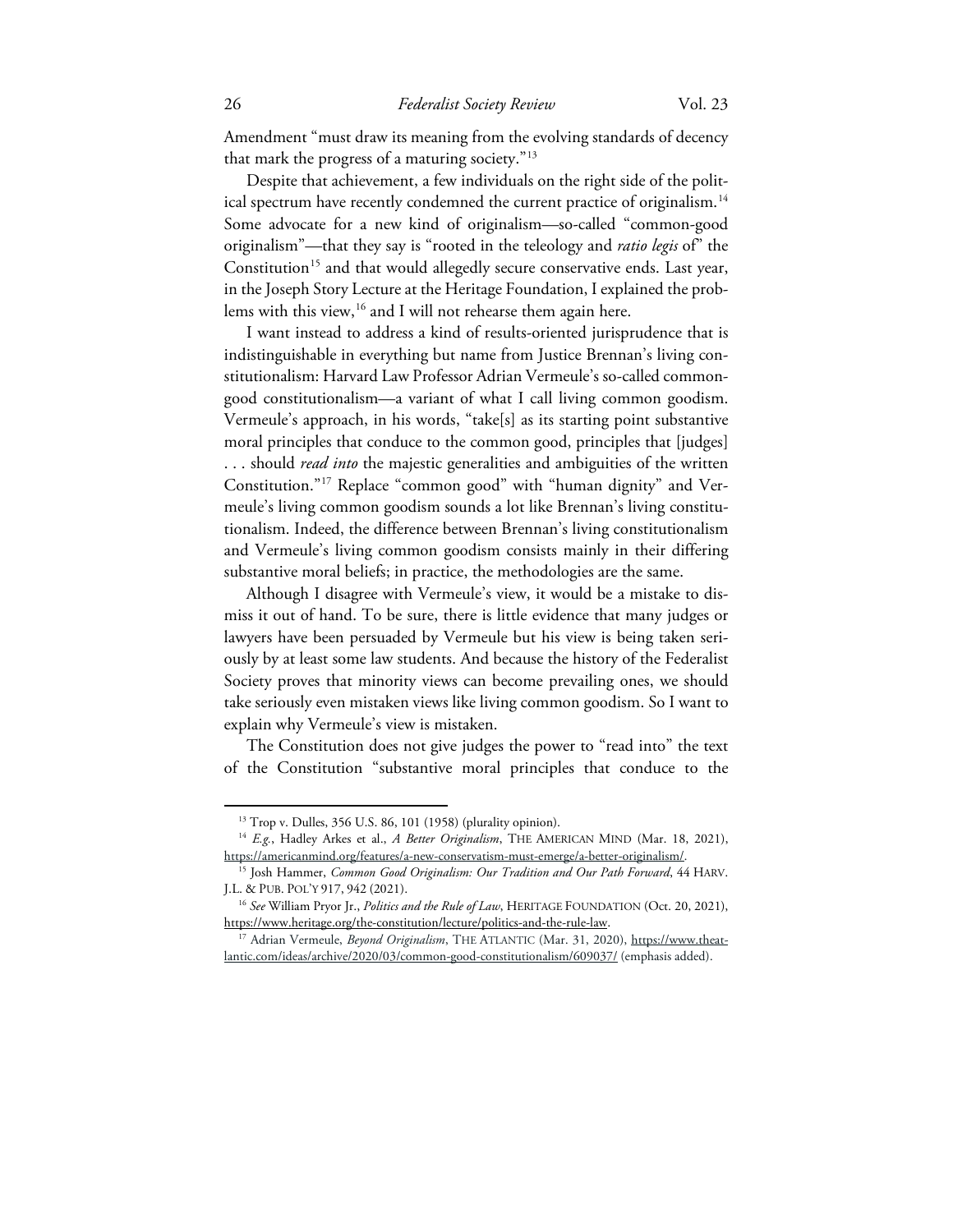common good."[18](#page-3-0) And fashioning that kind of jurisprudence would conflict with natural law. As Professor Robert George has explained, when courts exceed their jurisdiction and usurp "legislative authority," whether for good or bad causes, "they violate the rule of law by seizing power authoritatively allocated by the framers and ratifiers of the Constitution to other branches of government."[19](#page-3-1)

Within the bounds of the constraints it imposes, the natural law is neutral about the kind of constitution that a people can establish to promote the common good. Like the ancient moral philosophers, the Founders understood that power corrupts. They gave the judiciary and other branches limited powers within separate domains for protecting the common good. They recognized, as Professor George put it, that "natural law itself does not settle the question . . . whether it falls ultimately to the legislature or the judiciary in any particular polity to insure that the positive law conforms to natural law and respects natural rights."[20](#page-3-2) And as Professor Vermeule acknowledges, "the common good does not, by itself, entail any particular scheme of . . . judicial review of constitutional questions, or even any such scheme at all."[21](#page-3-3)

The only question for judges is the scope of their power under *our* Constitution. As Professor Joel Alicea recently explained in his excellent article refuting living common goodism, an enacted text is morally binding according to the natural-law tradition "only insofar as it is both . . . substantively consistent with the natural law *and* . . . promulgated by a legitimate authority."[22](#page-3-4) Judges committed to that tradition have already determined for themselves that the Constitution accords with natural law and has been promulgated by a legitimate authority, or else they would not have taken an oath to support it.<sup>[23](#page-3-5)</sup> As far as I can tell, Vermeule is not advocating for a revolution of our constitutional order. So we must ask whether our Constitution gives

<sup>18</sup> *Id.*

<span id="page-3-2"></span><span id="page-3-1"></span><span id="page-3-0"></span><sup>19</sup> Robert P. George, *Natural Law, the Constitution, and the Theory and Practice of Judicial Review*, 69 FORDHAM L. REV. 2269, 2282 (2001).

<sup>&</sup>lt;sup>20</sup> *Id.* at 2279.<br><sup>21</sup> ADRIAN VERMEULE, COMMON GOOD CONSTITUTIONALISM 10 (2022).

<span id="page-3-5"></span><span id="page-3-4"></span><span id="page-3-3"></span><sup>22</sup> J. Joel Alicea, *The Moral Authority of Original Meaning*, 98 NOTRE DAME L. REV. (forthcoming 2022) (manuscript at 6), *available at* https://papers.ssrn.com/sol3/papers.cfm? abstract\_id=4049069&msclkid=356649d7ab8011ec93d2e720134bf1ed. 23 *See* U.S. CONST. art. VI.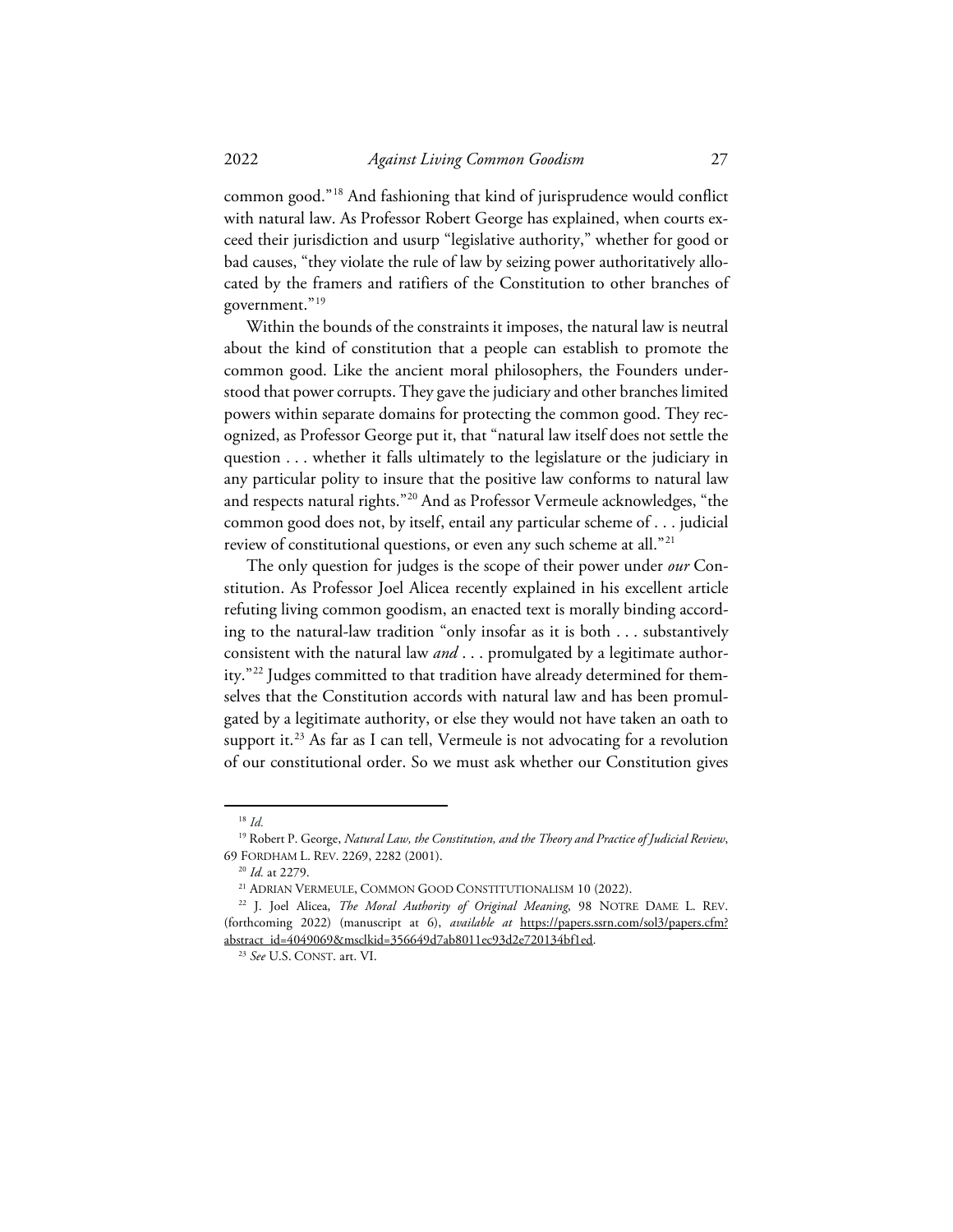judges the power to "insure that the positive law conforms to the natural law"[24](#page-4-0) by departing from original meaning; if it does not, then a judge who purports to exercise that power has transgressed the natural law by going "beyond the power committed to him."[25](#page-4-1)

The nature of our written Constitution conflicts with living common goodism because, as Professor Chris Green points out, our Constitution re-fers to itself as a written text situated at a fixed time in history.<sup>[26](#page-4-2)</sup> Consider just a few examples. The Preamble identifies our Constitution with the text: the People "ordain[ed] and establish[ed] *this* Constitution for the United States of America."<sup>[27](#page-4-3)</sup> Article II declares that "[n]o Person except a natural born Citizen, or a Citizen of the United States, *at the time of the Adoption* of *this* Constitution, shall be eligible to the Office of President.["28](#page-4-4) Article III extends the "judicial Power . . . to all Cases, in Law and Equity, arising under *this* Constitution,"<sup>[29](#page-4-5)</sup> as distinguished from those arising under distinct bodies of law—federal statutory law and treaties. Article VI likewise distinguishes "*[t]his* Constitution" from the rest of the law that composes "the supreme Law of the Land."<sup>[30](#page-4-6)</sup> And it requires that "judicial Officers" be "bound by Oath" to "support *this* Constitution."<sup>[31](#page-4-7)</sup> So unlike Britain's unwritten constitution, our Constitution is a written text that expressed its meaning "at the time of [its] Adoption."[32](#page-4-8)

Vermeule's failure to appreciate the nature of our Constitution causes him to misunderstand what originalism claims about it. Originalism does not, as Vermeule asserts, "simply equate[] law with positive enacted texts";<sup>[33](#page-4-9)</sup> after all, the Constitution itself refers both to the "Law of Nations"[34](#page-4-10) and to the common law.[35](#page-4-11) Originalism instead acknowledges that our particular Constitution—novel when it was adopted—*is* the text with which it identifies *itself*.

<sup>24</sup> George, *supra* note 19, at 2279.

<sup>25</sup> Alicea, *supra* note 22, at 14.

<span id="page-4-3"></span><span id="page-4-2"></span><span id="page-4-1"></span><span id="page-4-0"></span><sup>&</sup>lt;sup>26</sup> Christopher R. Green, "This Constitution": Constitutional Indexicals As a Basis for Textualist *Semi-Originalism*, 84 NOTRE DAME L. REV. 1607, 1674 (2009) ("[T]he Constitution presents itself as a historically situated text—that is, a text whose meaning was attached to it at the time of the Founding.").

<span id="page-4-4"></span><sup>&</sup>lt;sup>27</sup> U.S. CONST. pmbl.

<sup>&</sup>lt;sup>28</sup> *Id.* art. II, § 1, c.5 (emphasis added).

<span id="page-4-5"></span><sup>29</sup> *Id.* art. III, § 2, cl. 1.

<span id="page-4-6"></span><sup>30</sup> *Id.* art. VI.

<span id="page-4-8"></span><span id="page-4-7"></span><sup>31</sup> *Id*. 32 *Id.* art. II, § 1, c.5.

<span id="page-4-9"></span><sup>33</sup> VERMEULE, *supra* note 21, at 8.

<span id="page-4-10"></span><sup>34</sup> U.S. CONST. art. I, § 8, cl. 10.

<span id="page-4-11"></span><sup>35</sup> *Id.* amend. VII.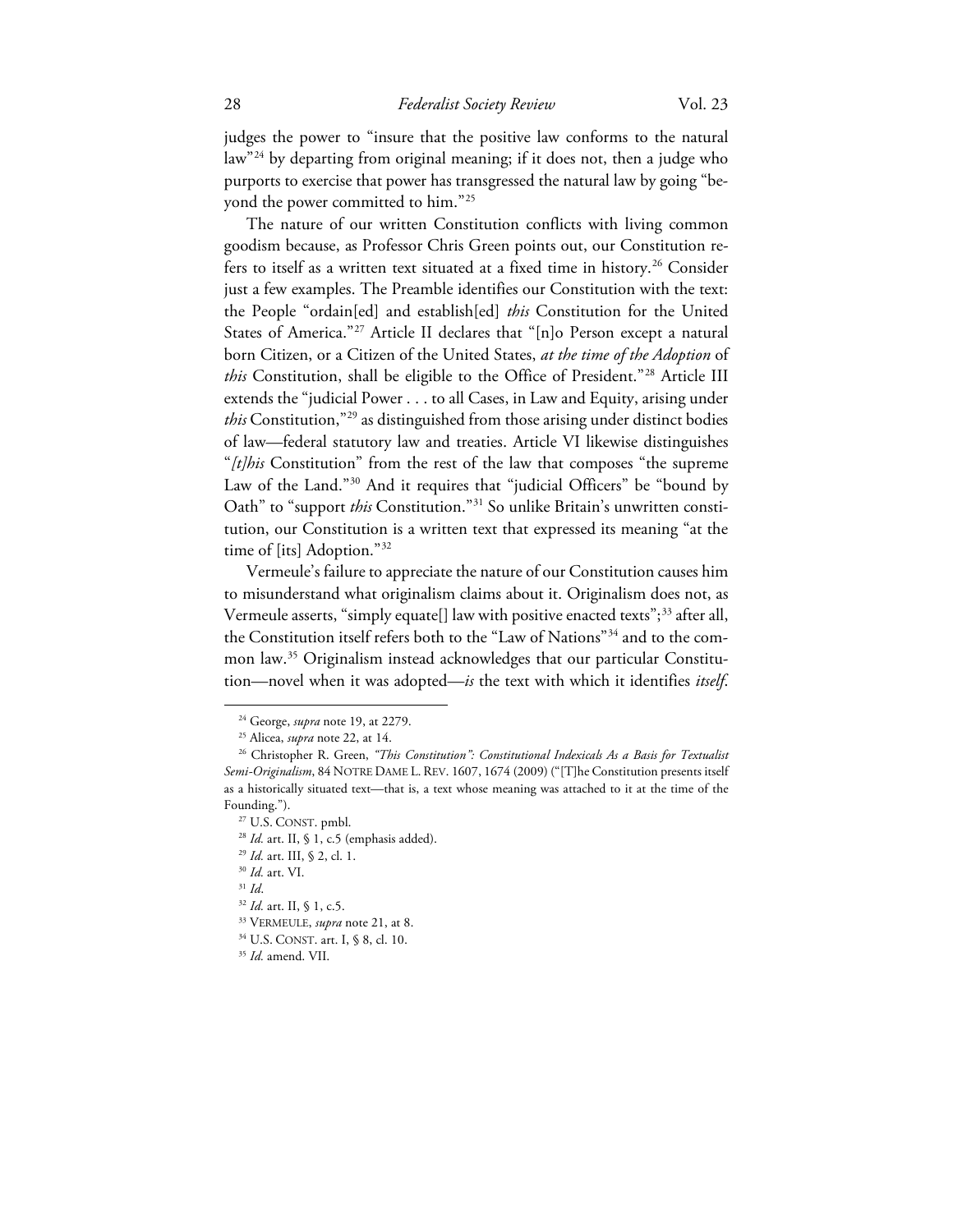So Vermeule's view that "departing from the text is not the same as departing from the law"[36](#page-5-0) may be true of *other* constitutions, but it is untrue of *our* Constitution, from which judges have no legal authority to depart.

The judicial oath obliges judges, as a moral duty, to support the written text that is our Constitution.<sup>[37](#page-5-1)</sup> To be sure, an oath could be immoral. Professor Alicea imagines "a hypothetical constitution that, in express terms, mandated genocide."[38](#page-5-2) It would be wrong to support that constitution even if one were—wrongly—to take an oath to support it. But as I have explained, judges have already determined for themselves that our Constitution, as amended, is morally legitimate. If we are right, then our oath morally binds us. The oath bridges the gap between *descriptive* facts about the meaning of the text that is our Constitution and the *normative* fact that judges are obliged to faithfully interpret what the text means.<sup>[39](#page-5-3)</sup> So the oath squarely presents the question whether originalists have the correct account of interpretation; if so, judges are morally bound to original meaning.

On the mistaken living-common-goodist account, legal texts must always be read in the light of the natural law $40$ —or, more accurately, what a judge believes is the natural law. That is, judges may "read into" the text the moral principles that, they believe, "conduce to the common good."<sup>[41](#page-5-5)</sup> But the problem with that account is that there is no necessary connection between the meaning of a text and any particular conception of the common good.<sup>[42](#page-5-6)</sup> One must know a text's meaning *before* one can know whether faithful application of its meaning would "conduce to the common good."[43](#page-5-7) That fact is why we can know that a legal text serves an immoral end. For example, if we were to discover an ancient Roman edict, we would have to understand what the edict originally meant before we could form a belief about whether enforcing *it* instead of something distinct to which we have superadded our own moral

<sup>36</sup> VERMEULE, *supra* note 21, at 75.

<sup>&</sup>lt;sup>37</sup> *Cf.* Catechism of the Catholic Church **[** 2150 (1994).

<sup>38</sup> Alicea, *supra* note 22, at 11.

<span id="page-5-3"></span><span id="page-5-2"></span><span id="page-5-1"></span><span id="page-5-0"></span><sup>39</sup> *See* C'zar Bernstein, *Originalism and the "Oath Theory"*, NAT'L REV. ONLINE (May 20, 2020), https://www.nationalreview.com/2020/05/constitution-originalism-what-critics-of-venerable-le-

<span id="page-5-7"></span><span id="page-5-6"></span><span id="page-5-5"></span><span id="page-5-4"></span>gal-philosophy-get-wrong/. 40 *See* VERMEULE, *supra* note 21, at 3.

<sup>41</sup> Vermeule, *supra* note 17.

<sup>42</sup> *See* Bernstein, *supra* note 39.

<sup>43</sup> Vermeule, *supra* note 17.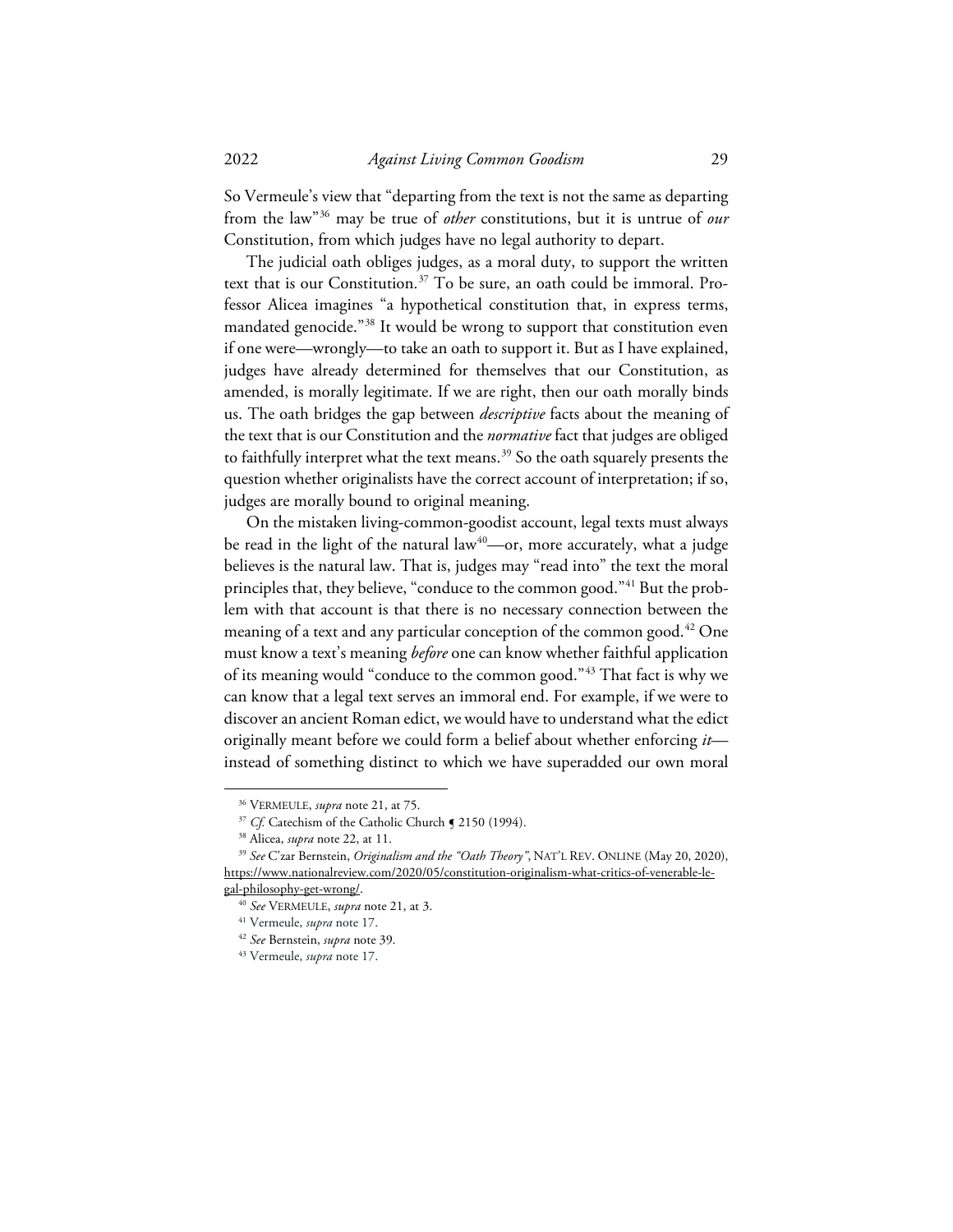principles—would have been consistent with the natural law. So whether the text bears a particular meaning is an independent, antecedent question for judges to answer, and going beyond that meaning would be going "beyond the power committed to [them]."<sup>[44](#page-6-0)</sup>

A major theme of Vermeule's recent popular-level<sup>[45](#page-6-1)</sup> polemic defending living common goodism is that it supposedly prevailed at the Founding.<sup>[46](#page-6-2)</sup> He contends that living common goodism "*is* the original understanding" of the Constitution.[47](#page-6-3) In his revisionist historical account, "the classical legal tradition structured and suffused our law" "[r]ight from the beginning, long before the Constitution of 1789."[48](#page-6-4) And living common goodism "has since been displaced . . . by originalism,"[49](#page-6-5) which he labels as a creature of the late 20th century. Rubbish!

To begin with, it is odd that Vermeule places so much emphasis on the alleged historical basis for his view. He emphatically states that he "do[es] not advocate a revival of the classical law *because* it is the original understanding,"[50](#page-6-6) but then spends many pages attempting to convince readers of the historical pedigree of his view.<sup>[51](#page-6-7)</sup> Vermeule does not make clear what role, if any, he believes his historical account plays in his overall argument, but surely it must play a key role. In the so-called classical tradition, law is "an ordinance of reason for the common good, promulgated by a [legitimate] public authority."[52](#page-6-8) If living common goodism were not the prevailing view of the legitimate "public authority" at the Founding, then it would be implausible to suppose that its "ordinance of reason for the common good"<sup>[53](#page-6-9)</sup>—that is, our Constitution—empowered judges to do what Vermeule would now have them do. So Vermeule's account of the Founding turns out to be critical to his case.

Vermeule's argument for that historical revisionism does not withstand scrutiny. He argues that three opinions—the first Justice Harlan's dissent in

<sup>44</sup> Alicea, *supra* note 22, at 14.

<sup>45</sup> *See* VERMEULE, *supra* note 21, at 25.

<span id="page-6-4"></span><span id="page-6-3"></span><span id="page-6-2"></span><span id="page-6-1"></span><span id="page-6-0"></span><sup>&</sup>lt;sup>46</sup> *Id.* at 58 ("The largest and simplest point may also be the most important: the classical view was central to our legal world (not exclusive, but central) during the founding era and through the nineteenth century.").

<sup>47</sup> *Id.* at 2.

<sup>48</sup> *Id.* at 53.

<span id="page-6-5"></span><sup>49</sup> *Id.*

<sup>50</sup> *Id.* at 2.

<sup>51</sup> *See id.* at 52–90.

<span id="page-6-9"></span><span id="page-6-8"></span><span id="page-6-7"></span><span id="page-6-6"></span><sup>52</sup> *Id.* at 3.

<sup>53</sup> *Id.*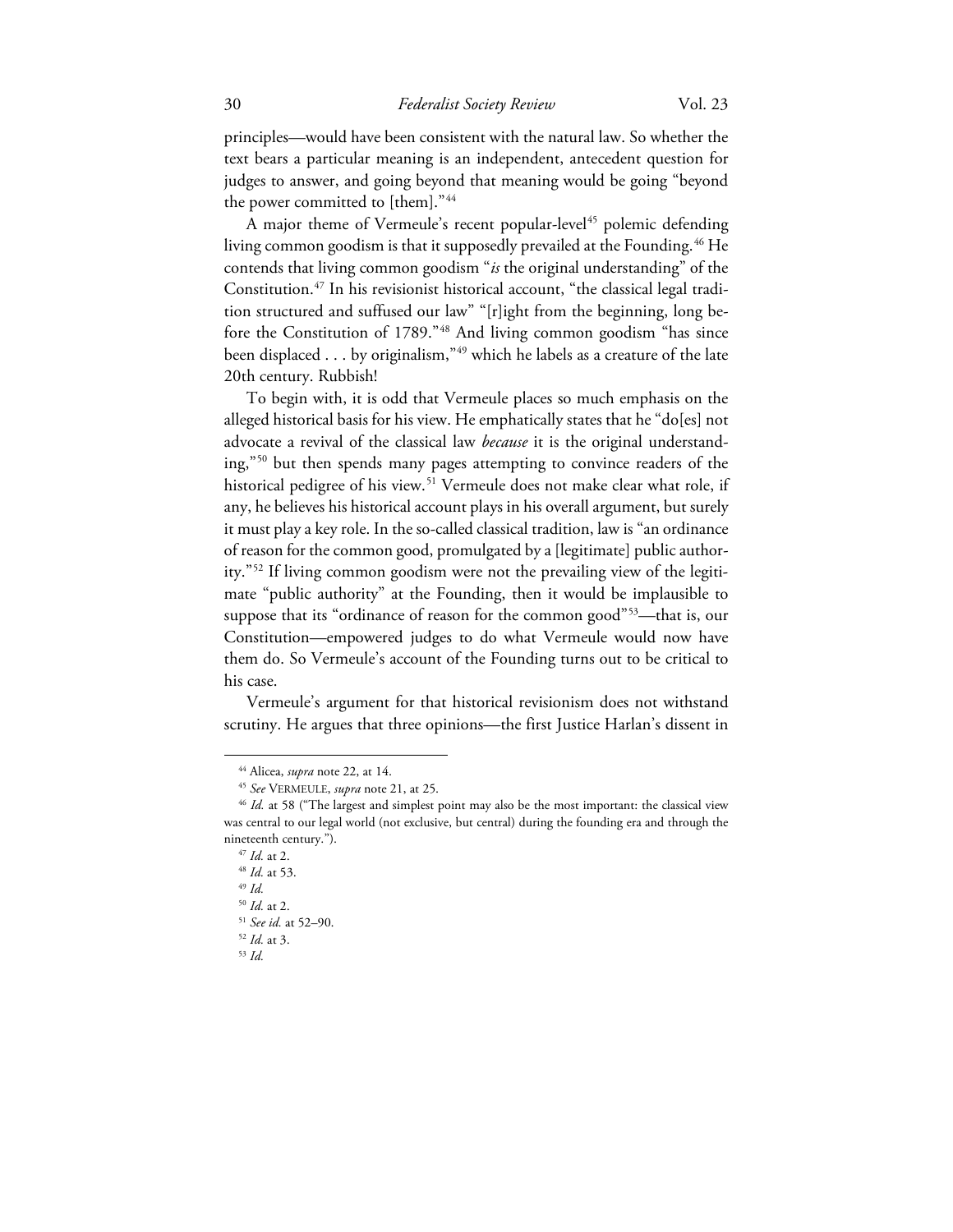Lochner v. New York,<sup>[54](#page-7-0)</sup> the decision of the Supreme Court in *United States v*. Curtiss-Wright,<sup>[55](#page-7-1)</sup> and the decision of a New York court in *Riggs v. Palmer<sup>56</sup>—* "illustrate how deeply the classical legal tradition has *always* infused our law."[57](#page-7-3) Setting aside whether these decisions support Vermeule's methodology, it strains credulity to suppose that a dissenting opinion from 1905, a Supreme Court decision from 1936, and a state-court decision from 1889 could establish that living common goodism is deeply rooted in the American tradition: that it "structured and suffused our law" "[r]ight from the beginning, long before the Constitution of 1789 was written."[58](#page-7-4) Vermeule's argument is about as persuasive as using *Roe v. Wade<sup>[59](#page-7-5)</sup>* as evidence that living constitutionalism is deeply rooted in our legal tradition.

But even if we ignore the recency of the opinions he chose, Vermeule's argument still fails. Consider first *Riggs v. Palmer*, an 1889 decision of the Court of Appeals of New York. In that case, a grandson murdered his grand-father to inherit under the grandfather's will.<sup>[60](#page-7-6)</sup> The grandson "claim[ed] the property, and the sole question for [the Court's] determination [was whether he] c[ould]  $\ldots$  have it[.]"<sup>[61](#page-7-7)</sup> The relevant statute stated that "'[n]o will in writing, . . . nor any part thereof, shall be revoked or altered otherwise" except in circumstances not at issue in *Riggs*. [62](#page-7-8) The *Riggs* court read into the governing statute an exception for murderous heirs and held that the grand-son could not inherit.<sup>[63](#page-7-9)</sup>

The *Riggs* court started with what Vermeule asserts is "a crucial proposition of"[64](#page-7-10) living common goodism: "a thing which is within the intention of the makers of a statute is as much within the statute as if it were within the letter; and a thing which is within the letter of the statute is not within the

<span id="page-7-4"></span><sup>58</sup> *Id.*

<sup>54</sup> 198 U.S. 45 (1905).

<span id="page-7-1"></span><span id="page-7-0"></span><sup>55</sup> 299 U.S. 304 (1936).

<span id="page-7-3"></span><span id="page-7-2"></span><sup>56</sup> 115 N.Y. 506 (1889).

<sup>57</sup> VERMEULE, *supra* note 21, at 53 (emphasis added).

<span id="page-7-5"></span><sup>59</sup> 410 U.S. 113 (1973).

<span id="page-7-6"></span><sup>60</sup> *Riggs*, 115 N.Y. at 508–09.

<sup>61</sup> *Id.* at 509.

<span id="page-7-8"></span><span id="page-7-7"></span><sup>62</sup> *Id.* at 517 (Gray, J., dissenting).

<span id="page-7-10"></span><span id="page-7-9"></span><sup>63</sup> *Id.* at 514–15. 64 VERMEULE, *supra* note 21, at 80.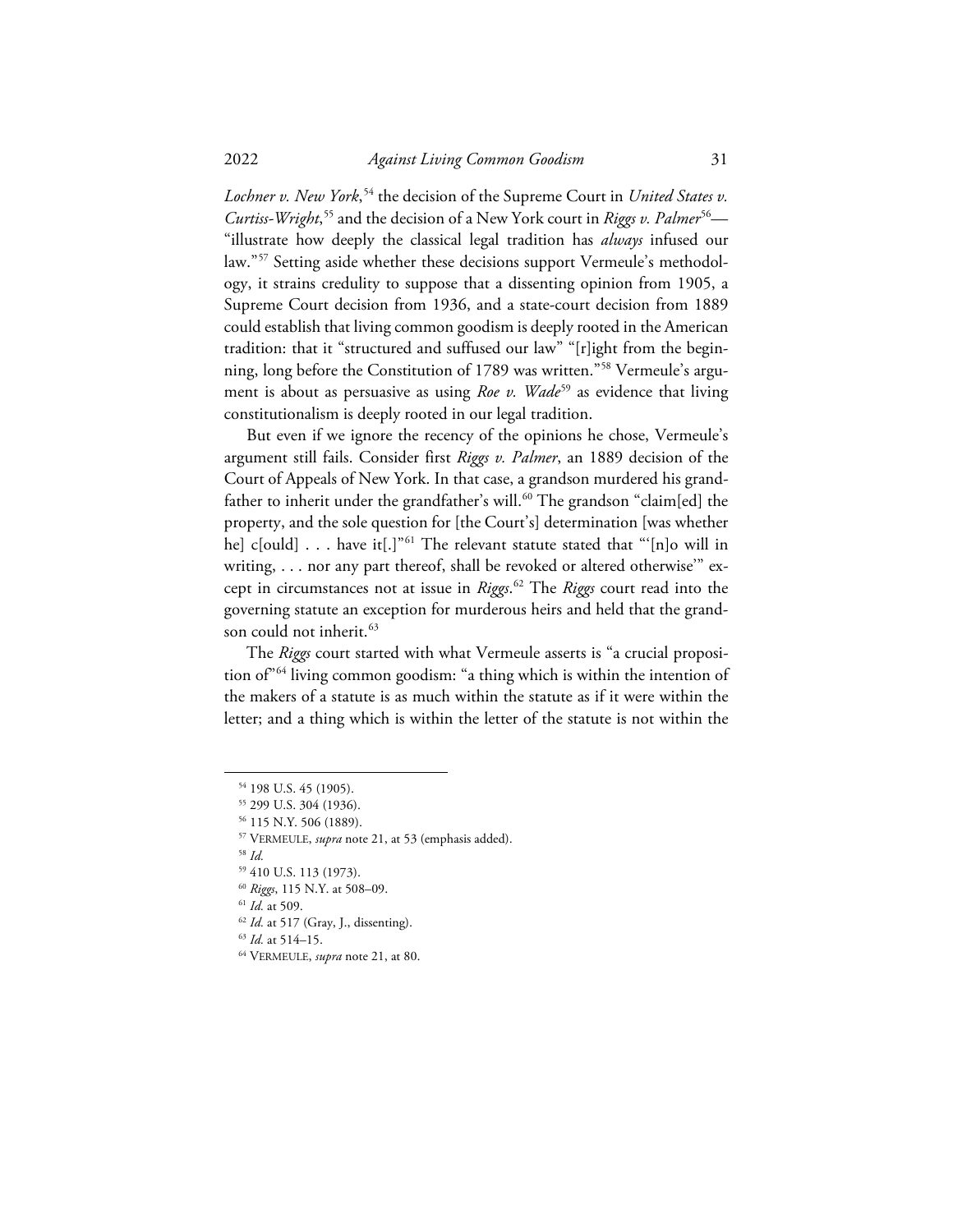## 32 *Federalist Society Review* Vol. 23

statute, unless it be within the intention of the makers."[65](#page-8-0) The *Riggs* court appealed to Aristotle's authority to reason that "equitable construction[s]" can "restrain[] the letter of a statute"<sup>[66](#page-8-1)</sup>—you can see why Vermeule likes this decision. And the court determined that it was not "much troubled by the general language contained in the laws" because it was "inconceivable" that the "legislative intention" was to allow the property to pass to the grandson. $67$ So I agree that *Riggs* is an example of living common goodism.

The problem for Vermeule's argument is that most American courts of that era rejected *Riggs* in favor of the textualist approach he says was invented after the Second World War.[68](#page-8-3) For example, in *Wall v. Pfanschmidt*, [69](#page-8-4) the Supreme Court of Illinois in 1914 rejected the living common goodism of *Riggs*. It quoted Chief Justice Marshall's 1820 opinion in *United States v. Wiltberger*: "Where there is no ambiguity in the words [of a statute], there is no room for construction."[70](#page-8-5) And it explained that, "[u]nder the rules for the interpretation of statutes the courts cannot read into a statute exceptions or limitations which depart from its plain meaning."[71](#page-8-6) In 1892, the Supreme Court of Ohio affirmed a decision that expressly rejected *Riggs*'s approach as "legislation in disguise."[72](#page-8-7) In that case, *Deem v. Millikin*, the court endorsed textualism: "when the legislature . . . speaks in clear language upon a question of policy, it becomes the judicial tribunals to remain silent."[73](#page-8-8) And it derided the decision in *Riggs* as "the manifest assertion of a wisdom believed to be superior to that of the legislature upon a question of policy. $\frac{n}{4}$ 

The dominant textualist approach that rejected *Riggs* was nothing new. After all, Chief Justice Marshall had in 1819 endorsed a strong textualism with a narrow absurdity canon: "if, in any case, the plain meaning of a provision . . . is to be disregarded, because we believe the framers of that instrument could not intend what they say, it must be one in which the absurdity

<sup>65</sup> *Riggs*, 115 N.Y. at 509.

<sup>66</sup> *Id.* at 510.

<sup>67</sup> *Id.* at 511.

<span id="page-8-3"></span><span id="page-8-2"></span><span id="page-8-1"></span><span id="page-8-0"></span><sup>68</sup> *See* ANTONIN SCALIA & BRYAN A. GARNER, READING LAW: THE INTERPRETATION OF LE-GAL TEXTS § 8, at 99–100 & nn.29–31 (2012) (collecting decisions and reporting that "[m]ost cases agreed with the . . . murderer-can-inherit holding, which we believe is textually correct").

<sup>69</sup> 106 N.E. 785 (Ill. 1914).

<sup>70</sup> *Id.* at 788 (quoting United States v. Wiltberger, 18 U.S. 76, 95–96 (1820)).

<sup>71</sup> *Id.* at 789.

<span id="page-8-9"></span><span id="page-8-8"></span><span id="page-8-7"></span><span id="page-8-6"></span><span id="page-8-5"></span><span id="page-8-4"></span><sup>72</sup> Deem v. Millikin, 1892 WL 971, at \*2 (Ohio Cir. Ct. May 1, 1892), *aff'd* Deem v. Millikin, 44 N.E. 1134 (Ohio 1895).

<sup>73</sup> *Id.*

<sup>74</sup> *Id.*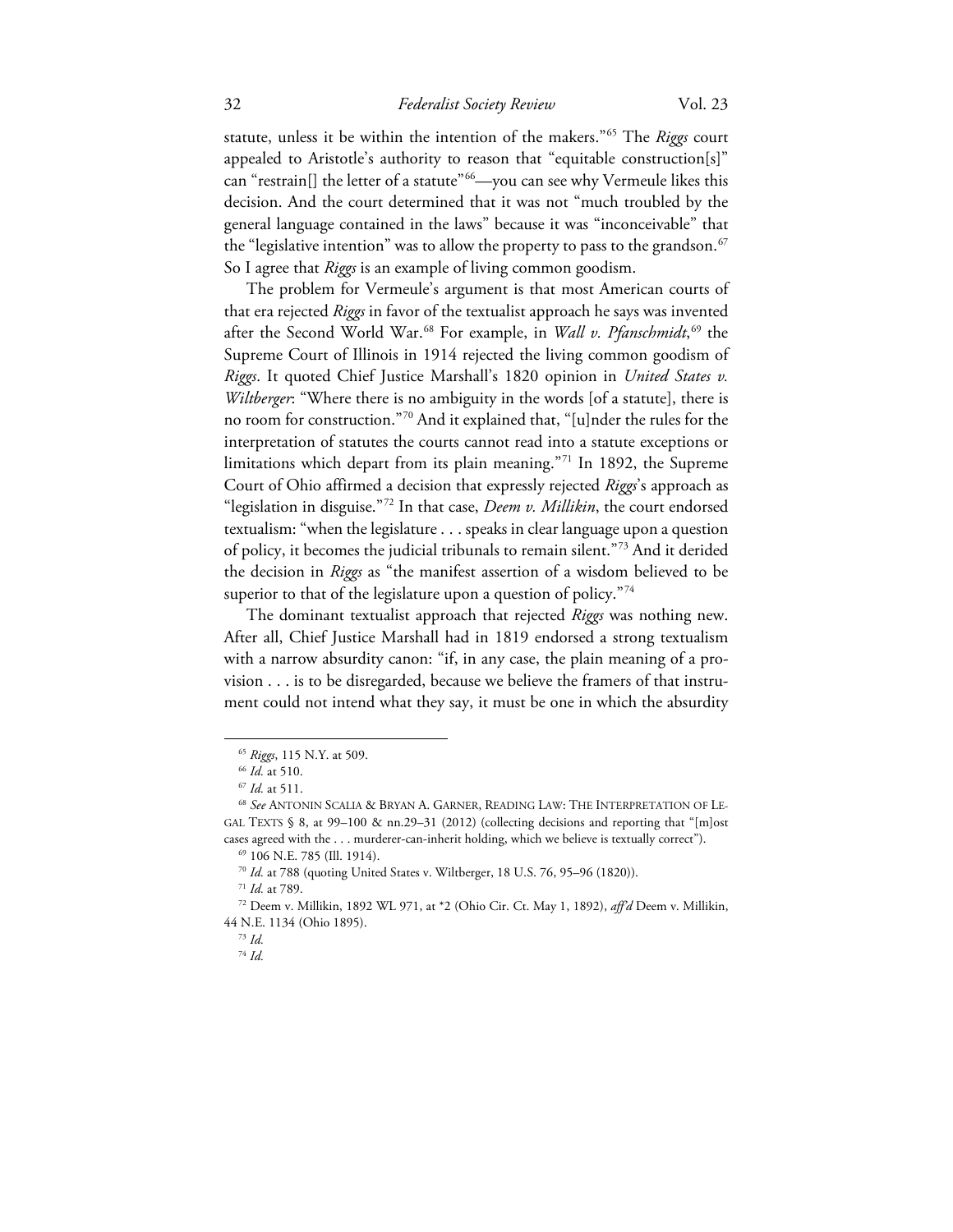and injustice of applying the provision to the case, would be so monstrous, that *all* mankind would, without hesitation, unite in rejecting the application."[75](#page-9-0) In *Reading Law*, Justice Scalia and Bryan Garner explain that "all states [now] have statutes that explicitly deal with" the problem of murderous heirs because most American courts rejected *Riggs* and applied even "unwise  $\text{law}[s]$  as written"<sup>76</sup>—the kind of textualism that prevails today.

Consider next Justice Harlan's dissent in *Lochner*. Although the outlier decision in *Riggs* was consistent with living common goodism, Harlan's dissent in *Lochner* was not. The *Lochner* Court held that a state law prohibiting bakers from "working . . . more than sixty hours in one week" violated the supposed liberty of contract protected by the Fourteenth Amendment.<sup>[77](#page-9-2)</sup> Both the majority and Harlan agreed that the Fourteenth Amendment protects a right of contract "subject to such regulations as the state may reasonably pre-scribe for the common good and the well-being of society,["78](#page-9-3) but they disagreed about whether the maximum-hours law for bakers was a reasonable exercise of the state's police power.<sup>[79](#page-9-4)</sup> Harlan argued that the state law "cannot

<span id="page-9-0"></span><sup>75</sup> Sturges v. Crowninshield, 17 U.S. 122, 202-03 (1819) (emphasis added). Vermeule places a lot of emphasis on Justice Scalia's endorsement of the absurdity canon and asserts that *Riggs* faithfully applied it, *see* VERMEULE, *supra* note 21, at 77, but as Chief Justice Marshall's statement of the canon makes clear, it was traditionally far narrower than Vermeule's description of it, *accord* SCALIA & GARNER, *supra* note 68, at § 37, at 237–38; 1 JOSEPH STORY, COMMENTARIES ON THE CONSTITUTION OF THE UNITED STATES § 427, at 315 (Bos., Little, Brown, & Co. 1873) ("But if in any case the plain meaning of a provision, not contradicted by any other provision in the same instrument, is to be disregarded because we believe the framers of that instrument could not intend what they say, it must be one where the absurdity and injustice of applying the provision to the case would be so monstrous that all mankind would, without hesitation, unite in rejecting the application."). As I have explained, most courts rejected its application in the context of murderous heirs. *See* SCALIA & GARNER, *supra* note 68, at § 8, at 99–100. And the outcome in *Riggs* was not so absurd and unjust "that all mankind would, without hesitation, unite in rejecting the application," *Sturges*, 17 U.S. at 203, because, as the dissent in *Riggs* illustrates, one could rationally suppose that a murderous heir should not suffer the "imposition of an additional punishment or penalty" that was not "provided by law for the punishment of [the] crime" of which he was convicted, *see Riggs*, 115 N.Y. at 519–20 (Gray, J., dissenting) (internal quotation marks omitted). The absurdity canon, properly understood, is part of textualism.

<sup>76</sup> SCALIA & GARNER, *supra* note 68, § 8, at 100.

<sup>77</sup> *Lochner*, 198 U.S. at 52–53.

<sup>78</sup> *Id.* at 68 (Harlan, J., dissenting).

<span id="page-9-4"></span><span id="page-9-3"></span><span id="page-9-2"></span><span id="page-9-1"></span><sup>79</sup> *See* Adair v. United States, 208 U.S. 161, 174 (1908) ("Although there was a difference of opinion in that case among the members of the court as to certain propositions, there was no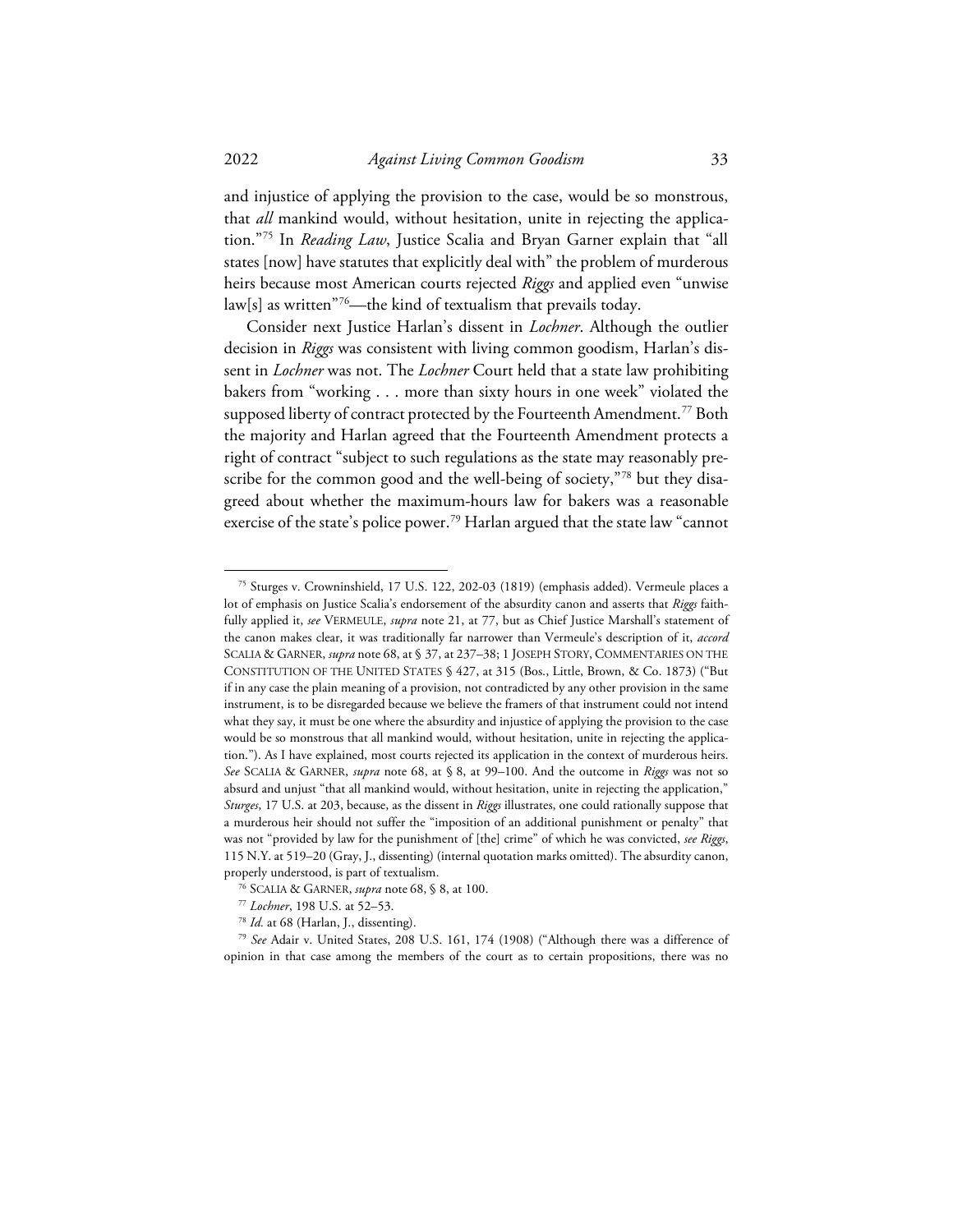## 34 *Federalist Society Review* Vol. 23

be held to be in conflict with the 14th Amendment, without enlarging the scope of the amendment far beyond its *original* purpose.["80](#page-10-0) And other famous Harlan dissents confirm that he was an originalist. In the *Civil Rights Cases*, he explained that courts must follow "the familiar rule *requiring*, in the interpretation of constitutional provisions, that full effect be given to the intent with which they were adopted."[81](#page-10-1) In *Hurtado v. California*, Harlan argued that the meaning of the words "due process of law" in the Fifth and Fourteenth Amendments "*must* receive the same interpretation they had at the common law from which they were derived."[82](#page-10-2) And in *Plessy v. Ferguson*, he argued that the Thirteenth and Fourteenth Amendments should be "enforced according to their true intent and meaning."[83](#page-10-3)

Finally, consider *Curtiss-Wright*. Contrary to Vermeule's account, *Curtiss-Wright* does not "illustrate how deeply the classical legal tradition has *always* infused our law."[84](#page-10-4) In that decision, the Supreme Court held that a joint resolution of Congress permitting the President to prohibit the sale of arms in a foreign conflict was not an unconstitutional "delegation of the lawmaking power."[85](#page-10-5) The Court reasoned that "[t]he Union existed before the Constitution," which, according to the constitutional text itself, was "ordained and established . . . to form 'a *more* perfect Union.'"[86](#page-10-6) The Court explained that because sovereignty "immediately passed to the Union" from Britain,<sup>[87](#page-10-7)</sup> the federal government possessed "powers of external sovereignty"—such as the power to declare war, to conclude peace, and to make treaties—that "did not depend upon the affirmative grants of the Constitution."[88](#page-10-8) And the Court acknowledged that those powers "remained [in the Union] without change save in so far as the Constitution in express terms qualified [their] exercise."[89](#page-10-9)

Vermeule asserts that *Curtiss-Wright* "stands as a direct and . . . flagrant affront to originalism, and to the positivism of which the currently reigning version of originalism is a species" because it endorsed "[t]he shockingly anti-

<span id="page-10-2"></span><span id="page-10-1"></span><span id="page-10-0"></span>disagreement as to the general proposition that there is a liberty of contract which cannot be unreasonably interfered with by legislation.").

<sup>80</sup> *Lochner*, 198 U.S. at 73 (Harlan, J., dissenting).

<sup>81</sup> Civil Rights Cases, 109 U.S. 3, 26 (1883) (Harlan, J., dissenting) (emphasis added).

<span id="page-10-3"></span><sup>82</sup> Hurtado v. California, 110 U.S. 516, 541 (1884) (Harlan, J., dissenting) (emphasis added).

<sup>83</sup> 163 U.S. 537, 555 (1896) (Harlan, J., dissenting).

<sup>84</sup> VERMEULE, *supra* note 21, at 53 (emphasis added).

<span id="page-10-5"></span><span id="page-10-4"></span><sup>85</sup> *Curtiss-Wright*, 299 U.S. at 315–317.

<sup>&</sup>lt;sup>86</sup> Id. at 317 (emphasis added).

<sup>87</sup> *Id*.

<span id="page-10-9"></span><span id="page-10-8"></span><span id="page-10-7"></span><span id="page-10-6"></span><sup>88</sup> *Id.* at 318.

<sup>89</sup> *Id.* at 317.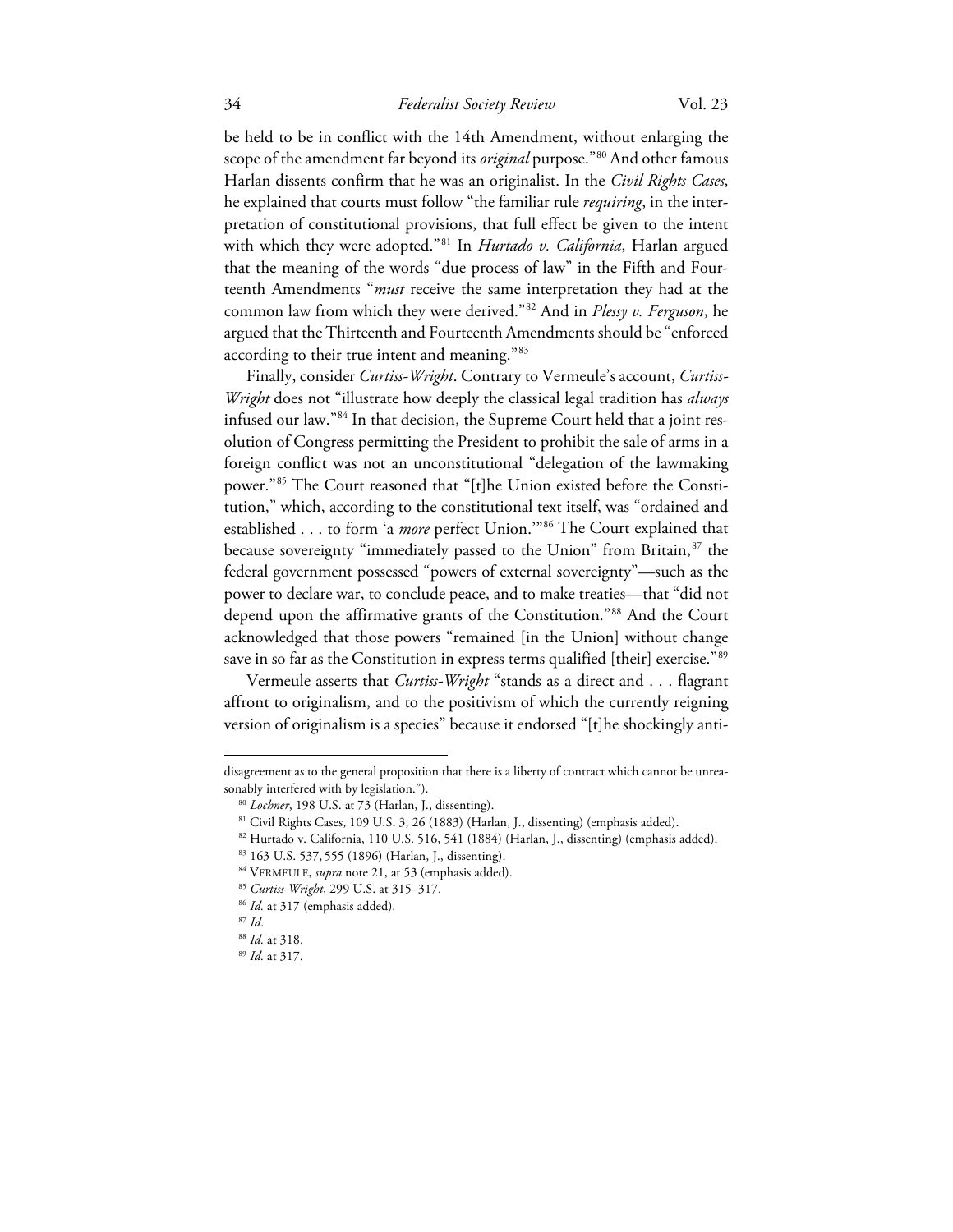2022 *Against Living Common Goodism* 35

originalist idea that '[t]he Union existed before the Constitution.'"[90](#page-11-0) But Vermeule again attacks a straw man. Originalism does not assert that the Constitution created the Union or that there is no law outside the written text. Originalism asserts that our Constitution is a written text that was adopted as the supreme law[91](#page-11-1) at a fixed point in time. And the Court in *Curtiss-Wright* agreed. The Court described the "establish[ment]" of the written Constitu-tion by the Union as an "event" in time,<sup>[92](#page-11-2)</sup> and it declared that the federal government retained the powers of sovereignty that pre-existed that event only "in so far as the Constitution in express terms [did not] qualif[y] [their] exercise."[93](#page-11-3) The Court explained that presidential power, "like every other governmental power, must be exercised in subordination to the applicable provisions of the Constitution."[94](#page-11-4) Because the Constitution is supreme, the Court considered whether the resolution was consistent with the Constitution. It based its ruling on "the unbroken legislative practice which has prevailed almost from the inception of the national government" by examining Acts of Congress from as early as 1794.<sup>95</sup> And it engaged in originalist reasoning by giving "unusual weight" to the "impressive array of legislation . . . enacted by nearly every Congress from the beginning of our national existence."[96](#page-11-6) *Curtiss-Wright* is not an example of living common goodism.

A major theme of Vermeule's revisionism is that originalism was "initially developed in the 1970s and '80s,"[97](#page-11-7) but that canard flouts a mountain of historical evidence. For example, James Madison could not have been clearer: "In the exposition of . . . Constitutions, . . . many important errors [would] be produced . . . if not controulable by a recurrence to the original and au-thentic meaning attached to" their words and phrases.<sup>[98](#page-11-8)</sup> Scalia and Garner explain in *Reading Law* that, "[i]n the English-speaking nations, the earliest statute directed to statutory interpretation," enacted by the Scottish

<span id="page-11-1"></span><span id="page-11-0"></span><sup>90</sup> VERMEULE, *supra* note 21, at 85–86, 87 (quoting *Curtiss-Wright*, 299 U.S. at 317).

<sup>91</sup> *See* U.S. CONST. art. VI.

<span id="page-11-2"></span><sup>92</sup> *Curtiss-Wright*, 299 U.S. at 317.

<span id="page-11-3"></span><sup>93</sup> *Id.*

<sup>94</sup> *Id.* at 320. 95 *Id.* at 322–28.

<sup>96</sup> *Id.* at 327.

<sup>97</sup> Vermeule, *supra* note 17.

<span id="page-11-8"></span><span id="page-11-7"></span><span id="page-11-6"></span><span id="page-11-5"></span><span id="page-11-4"></span><sup>98</sup> Letter from James Madison to Converse Sherman (Mar. 10, 1826), *in* 3 LETTERS AND OTHER WRITINGS OF JAMES MADISON 519 (J.B. Lippincott 1865).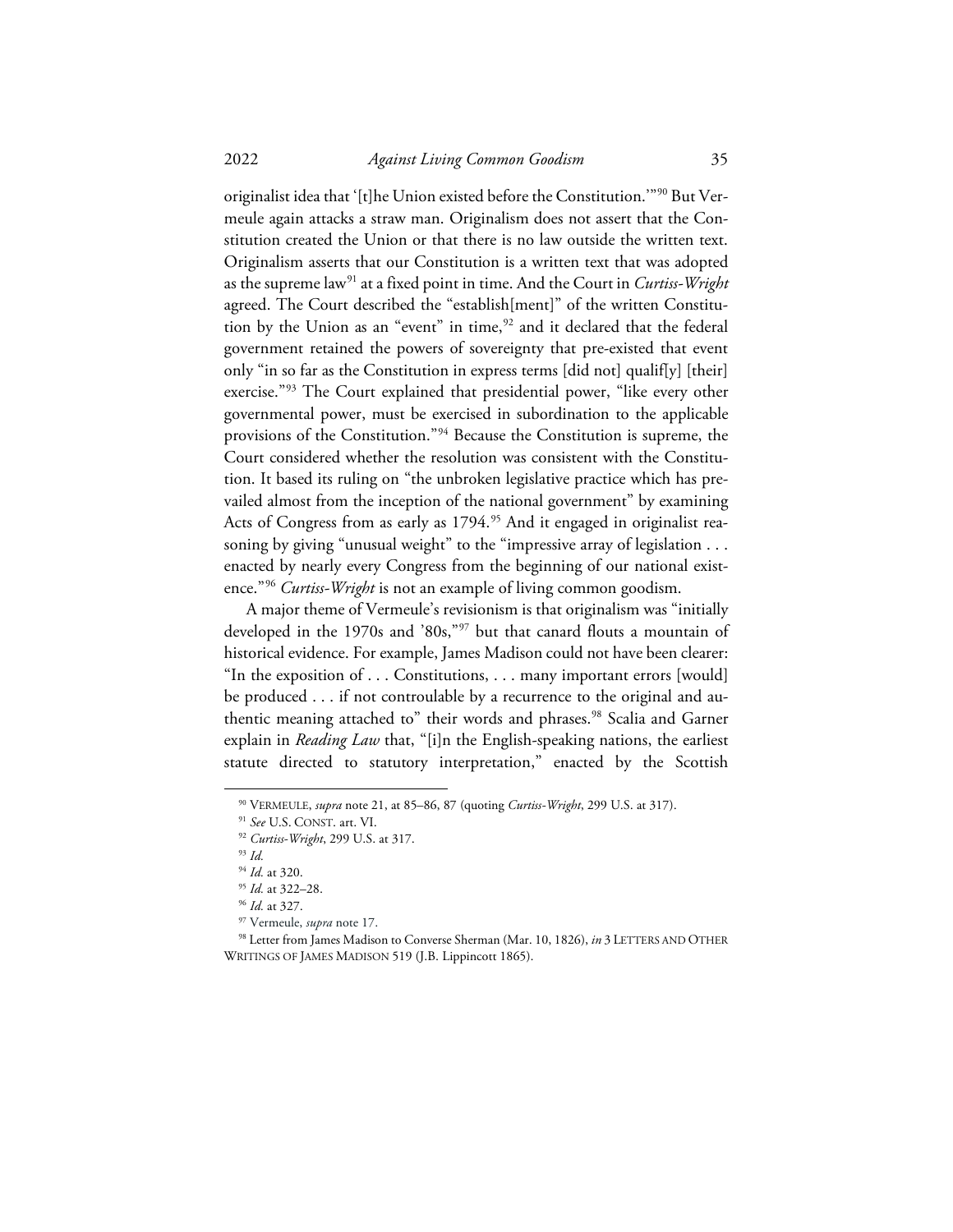Parliament in 1427, "made it a punishable offense for counsel to argue anything other than original understanding."[99](#page-12-0)

Instead of interacting directly with the many historical examples that contradict his conspiracy theory that originalism was invented by the conservative legal movement in the "1970s and '80s,["100](#page-12-1) Vermeule broadly dismisses them. "*Of course*," he concedes, "it is true that more than zero instances of originalist-like utterances can be detected across the vast landscape of our legal history."[101](#page-12-2) And he asserts that these examples "tend to speak of the framers' intentions rather than the original meaning as understood by the ratifiers," "embody[ing] a version of originalism that few currently defend."[102](#page-12-3) But, strangely, Vermeule repeatedly relies on Professor Jeff Powell's 1985 ar-ticle<sup>[103](#page-12-4)</sup> refuting an original-intentions methodology for the proposition that originalism is "counter-originalist"<sup>[104](#page-12-5)</sup>—apparently unaware that Powell's article established that the Founders were originalists in the modern sense.

Powell's article refutes Vermeule's invented history. Although Foundingera Americans *did* use the term "intent" in the context of constitutional interpretation, that usage, as Powell explained, tracked a long tradition of discerning intent "solely on the basis of the words of the law, and not by inves-tigating any other source of information about the lawgiver's purposes."<sup>[105](#page-12-6)</sup> "At common law," Powell explained, "the 'intent' of the maker of a legal document and the 'intent' of the document itself were one and the same; 'intent' did not depend upon the subjective purposes of the author."[106](#page-12-7) And consistent with that tradition, Powell explained that the "Philadelphia framers' primary expectation regarding constitutional interpretation was that the Constitution, like any other legal document, would be interpreted in accord with its express language."<sup>[107](#page-12-8)</sup>

Powell drew on a host of primary sources, but his discussion of the early debate about the "passage by the first Congress of a bill to establish a national

<sup>99</sup> SCALIA & GARNER, *supra* note 68, § 7, at 79.

<sup>&</sup>lt;sup>100</sup> Vermeule, *supra* note 17.<br><sup>101</sup> VERMEULE, *supra* note 21, at 210–11 n.241 (emphasis added).

<span id="page-12-4"></span><span id="page-12-3"></span><span id="page-12-2"></span><span id="page-12-1"></span><span id="page-12-0"></span><sup>&</sup>lt;sup>102</sup> Id. at 211 n.241.<br><sup>103</sup> H. Jefferson Powell, *The Original Understanding of Original Intent*, 98 HARV. L. REV. 885 (1985).

<span id="page-12-8"></span><span id="page-12-7"></span><span id="page-12-6"></span><span id="page-12-5"></span><sup>104</sup> *See* VERMEULE, *supra* note 21, at 2, 186 n.4; Conor Casey & Adrian Vermeule, *Myths of Common Good Constitutionalism*, 45 HARV. J. L. & PUB. POL'Y 103, 130 n.83 (2022).

<sup>105</sup> Powell, *supra* note 103, at 895.

<sup>106</sup> *Id.* at 895.

<sup>107</sup> *Id.* at 903.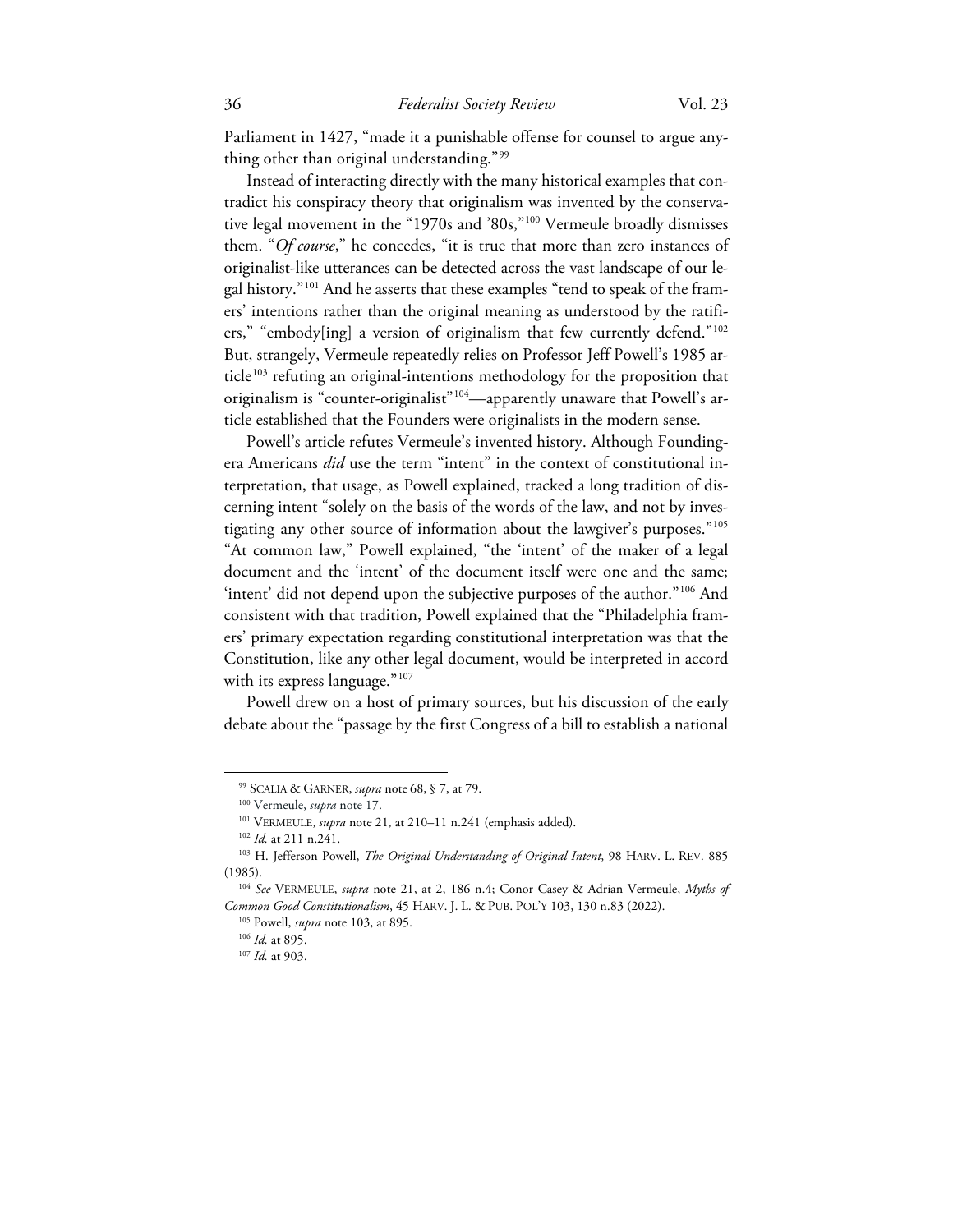bank"[108](#page-13-0) well illustrates the practice of originalism at the Founding. That bill "provoked an elaborate debate over constitutional interpretation within the executive branch" about the scope of Congress's power in which both sides relied on originalist interpretive methods.<sup>[109](#page-13-1)</sup> Taking the expansive view, Hamilton argued that, "whatever may have been the intention of the framers of the constitution, or of a law, that intention is to be sought for in the instrument itself."[110](#page-13-2) Hamilton "derived his knowledge of 'the intent of the convention' from the 'obvious [and] popular sense' of the constitutional expression under consideration."[111](#page-13-3) Far from establishing, as Vermeule asserts, that the founders were not originalists, their debate about the national bank proves that they "did not in any way . . . reject[] the traditional common law understanding of 'intent' as the apparent 'meaning of the text."<sup>[112](#page-13-4)</sup>

Early Justices too practiced originalism. Chief Justice Marshall clearly embraced originalism in *Ogden v. Saunders*. [113](#page-13-5) There, Marshall identified the "principles of construction which ought to be applied to the constitution of the United States."<sup>[114](#page-13-6)</sup> First, "that the intention of the instrument must prevail"; second, "that this intention *must* be collected from its words"; third, "that its words are to be understood in that sense in which they are generally used by those for whom the instrument was intended"; and finally, "that its provisions are neither to be restricted into insignificance, nor extended to objects not comprehended in them, nor contemplated by its framers."[115](#page-13-7) Vermeule cannot seriously dismiss Marshall's opinion as an "originalist-like utterance[]."[116](#page-13-8)

We can go earlier still for rejections of living common goodism. Justice James Iredell wrote in *Calder v. Bull*<sup>[117](#page-13-9)</sup> in 1798 that if Congress or any state legislature "shall pass a law, within the general scope of their constitutional

<sup>108</sup> *Id.* at 914.

<span id="page-13-4"></span><span id="page-13-3"></span><span id="page-13-2"></span><span id="page-13-1"></span><span id="page-13-0"></span><sup>&</sup>lt;sup>109</sup> Id. ("Both Hamilton and Jefferson purported to rely on 'the usual & established rules of construction.'").

<sup>110</sup> *Id.* at 915 & n.153.

<sup>111</sup> *Id.* at 915.

<sup>112</sup> *Id.*

<span id="page-13-5"></span><sup>113</sup> 25 U.S. 213 (1827).

<span id="page-13-6"></span><sup>114</sup> *Id.* at 332.

<sup>115</sup> *Id.* (emphasis added).

<span id="page-13-9"></span><span id="page-13-8"></span><span id="page-13-7"></span><sup>116</sup> VERMEULE, *supra* note 21, at 210–11 n.241.

<sup>117</sup> 3 U.S. 386 (1798).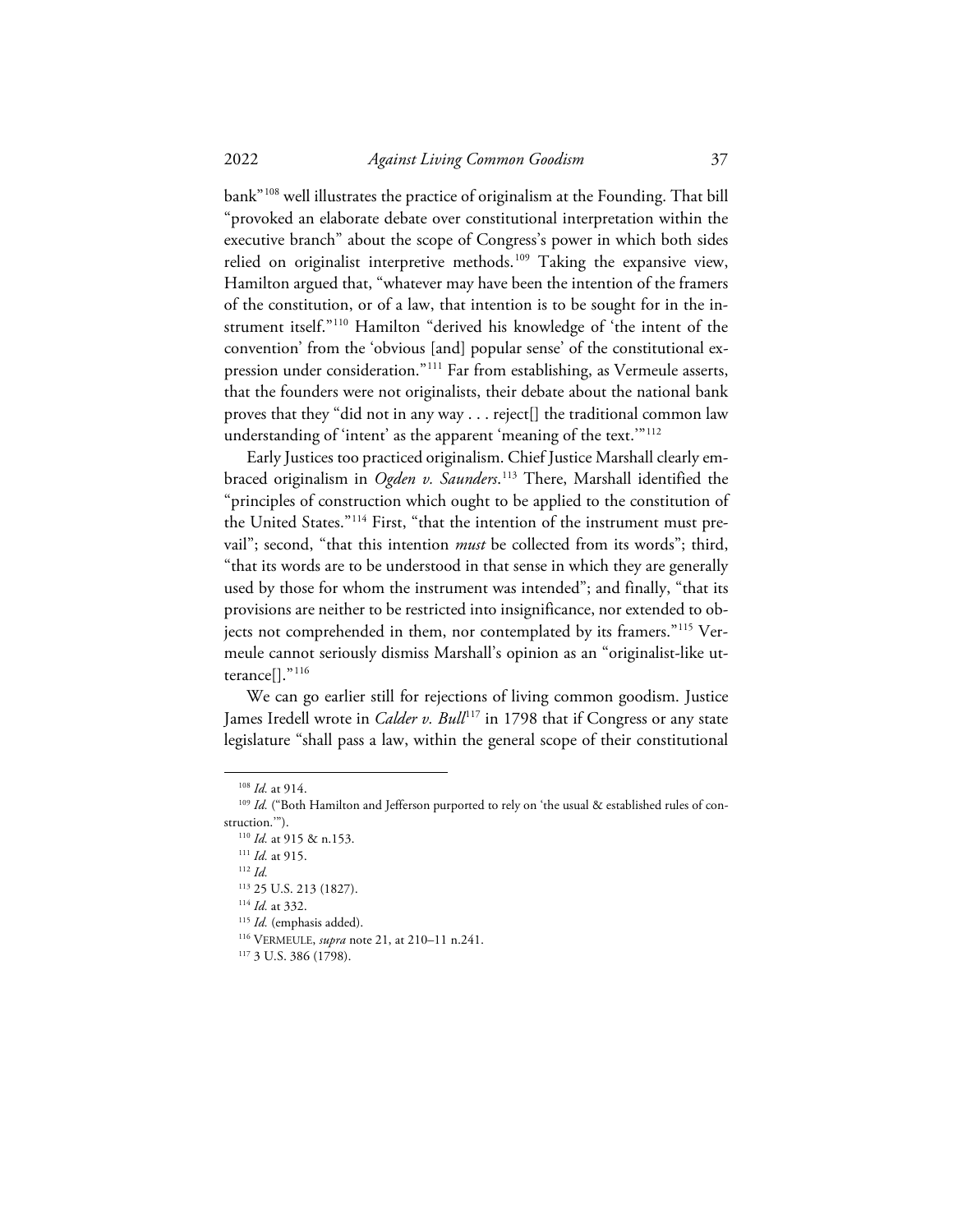power, the Court cannot pronounce it to be void, merely because it is, in their judgment, contrary to the principles of natural justice."[118](#page-14-0) As he explained, "The ideas of natural justice are regulated by no fixed standard: the ablest and the purest men have differed upon the subject."[119](#page-14-1) And he concluded that, "[A]ll that the Court could properly say, in such an event, would be, that the Legislature[,] []possessed of an equal right of opinion[,] had passed an act which, in the opinion of the judges, was inconsistent with the abstract principles of natural justice."<sup>[120](#page-14-2)</sup> Vermeule asserts that this interpretation of Iredell's opinion is a "wild overreading";[121](#page-14-3) I leave it to the literate reader of English to determine whether Justice Iredell's opinion fits more comfortably with living common goodism than with originalism.

Justice Iredell's observation that "the ablest and the purest men have differed upon" "principles of natural justice"[122](#page-14-4) is why living common goodism in practice would be indistinguishable from living constitutionalism. Throughout Vermeule's work, the phrase "common good" evades concrete application except where the outcomes happen to align with his own worldview. Compare Vermeule's view of the Second Amendment with the view taken by Josh Hammer, who touts common-good originalism.[123](#page-14-5) Vermeule complains that *District of Columbia v. Heller*<sup>[124](#page-14-6)</sup> was "revolutionary" and "a startling break with the Court's long-standing precedents,"[125](#page-14-7) but Hammer rightly praises it as "a sober analysis of the historical meaning of the" Second Amendment.<sup>[126](#page-14-8)</sup> A Justice Vermeule—who says the common good requires reviewing for arbitrariness burdens on rights secured by the Bill of Rights[127—](#page-14-9)would have evidently dissented in *Heller*. And if one were to put living common goodism in the mind of a Justice who disagrees with Vermeule about whether same-sex marriage is required by the common good, one would still get *Obergefell v. Hodges*. [128](#page-14-10)

<span id="page-14-0"></span>Vermeule asserts that "[i]t is irrelevant that there was, is[,] and will be disagreement between classical lawyers over the content of the common

<sup>&</sup>lt;sup>118</sup> *Id.* at 399 (opinion of Iredell, J.).

<span id="page-14-2"></span><span id="page-14-1"></span><sup>119</sup> *Id.*

<sup>120</sup> *Id.*

<span id="page-14-3"></span><sup>121</sup> VERMEULE, *supra* note 21, at 59.

<span id="page-14-4"></span><sup>&</sup>lt;sup>122</sup> *Calder*, 3 U.S. at 399 (opinion of Iredell, J.).

<span id="page-14-5"></span><sup>123</sup> *See* Hammer, *supra* note 15, at 921.

<span id="page-14-6"></span><sup>124 554</sup> U.S. 570 (2008).

<span id="page-14-7"></span><sup>125</sup> VERMEULE, *supra* note 21, at 93.

<span id="page-14-8"></span><sup>126</sup> Hammer, *supra* note 15, at 943 & n.100.

<span id="page-14-9"></span><sup>127</sup> *See* VERMEULE, *supra* note 21, at 126–28, 168.

<span id="page-14-10"></span><sup>128</sup> 576 U.S. 644 (2015).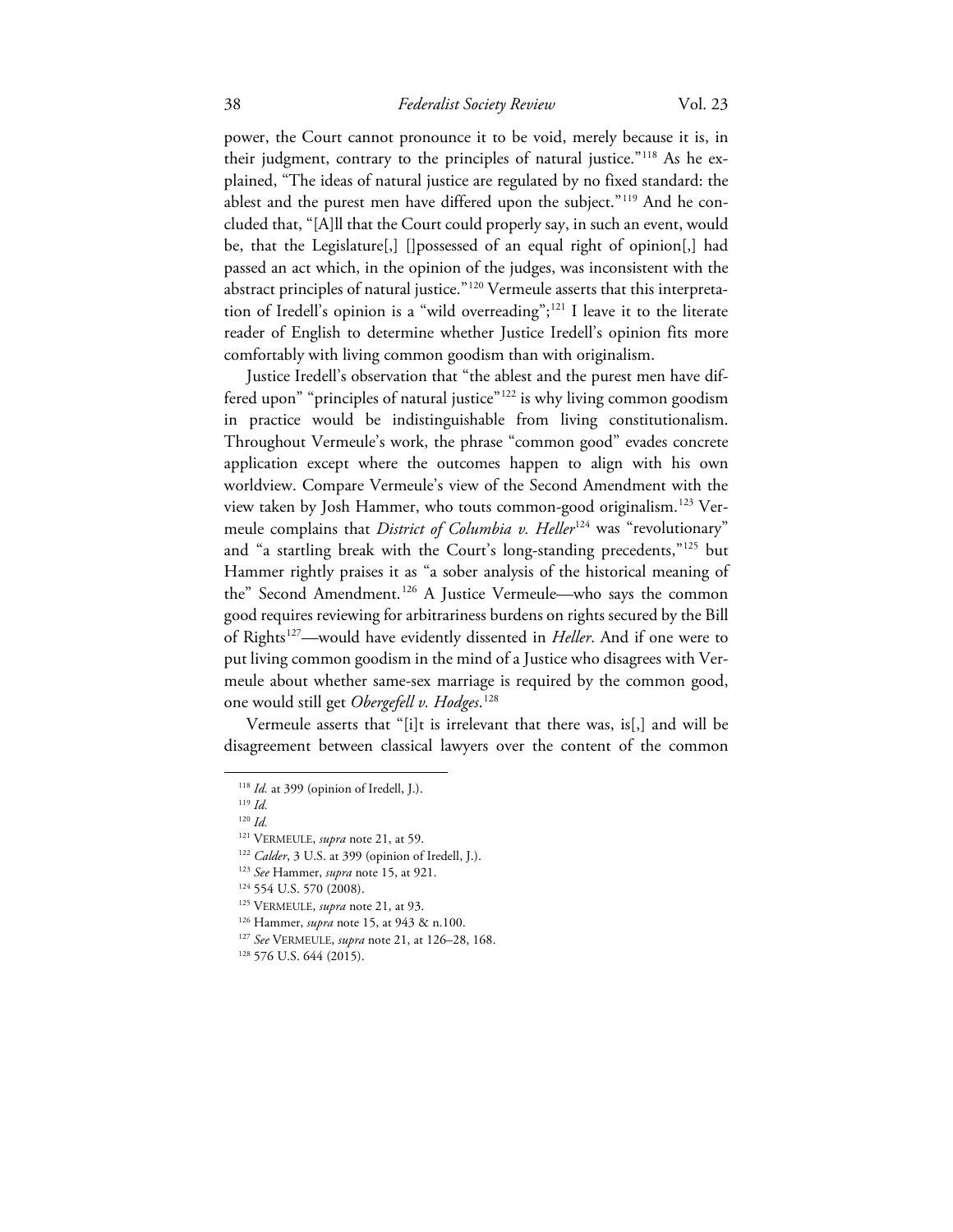good,"<sup>[129](#page-15-0)</sup> but he conveniently applies a different standard to disagreements between originalists. When responding to Justice Brett Kavanaugh's point in dissent that the majority in *Bostock v. Clayton County*[130](#page-15-1) misapplied originalism, Vermeule insists that "[i]f originalism is so difficult that one of its leading champions cannot apply it correctly, one might conclude instead that originalism is simply a dangerously unreliable technology, one that induces fatal rates of human error."[131](#page-15-2) But Vermeule cannot have it both ways: he cannot forgive disagreement about the common good among classical lawyers while condemning originalism based on disagreements among its proponents.

I will close by quoting from Justice Benjamin Curtis's dissent in *Dred Scott v. Sandford*. [132](#page-15-3) I do so because Vermeule repeatedly invokes the living-constitutionalist myth that *Dred Scott* is "the most clearly proto-originalist decision."[133](#page-15-4) Justice Curtis, like the courts that later rejected *Riggs*, repudiated the approach that would allow judges to read unmentioned exceptions into unambiguous texts. When addressing whether the Supreme Court had the authority "to insert into . . . the Constitution an exception of the exclusion or allowance of slavery" to Congress's express "power to make *all* needful rules and regulations respecting" territories,<sup>[134](#page-15-5)</sup> Curtis rejected Chief Justice Taney's majority opinion as anti-textualist:

To engraft on [the Constitution] a substantive exception not found in it, ... upon reasons purely political, renders its judicial interpretation impossible—because judicial tribunals, as such, cannot decide upon political considerations. Political reasons have not the requisite certainty to afford rules of judicial interpretation. They are different in different men. They are different in the same

<sup>&</sup>lt;sup>129</sup> Casey & Vermeule, *supra* note 104, at 143.<br><sup>130</sup> 140 S. Ct. 1731 (2020).

<sup>&</sup>lt;sup>131</sup> VERMEULE, *supra* note 21, at 106.

<sup>132</sup> 60 U.S. (19 How.) 393 (1857).

<span id="page-15-4"></span><span id="page-15-3"></span><span id="page-15-2"></span><span id="page-15-1"></span><span id="page-15-0"></span><sup>133</sup> VERMEULE, *supra* note 21, at 210-11 n.241; *see also* Casey & Vermeule, *supra* note 104, at 131.

<span id="page-15-5"></span><sup>134</sup> *See Scott*, 60 U.S. at 620–21 (Curtis, J., dissenting); *see also* U.S. CONST. art. IV, § 3, cl.2 ("The Congress shall have Power to dispose of and make all needful Rules and Regulations respecting the Territory or other Property belonging to the United States; and nothing in this Constitution shall be so construed as to Prejudice any Claims of the United States, or of any particular State.").